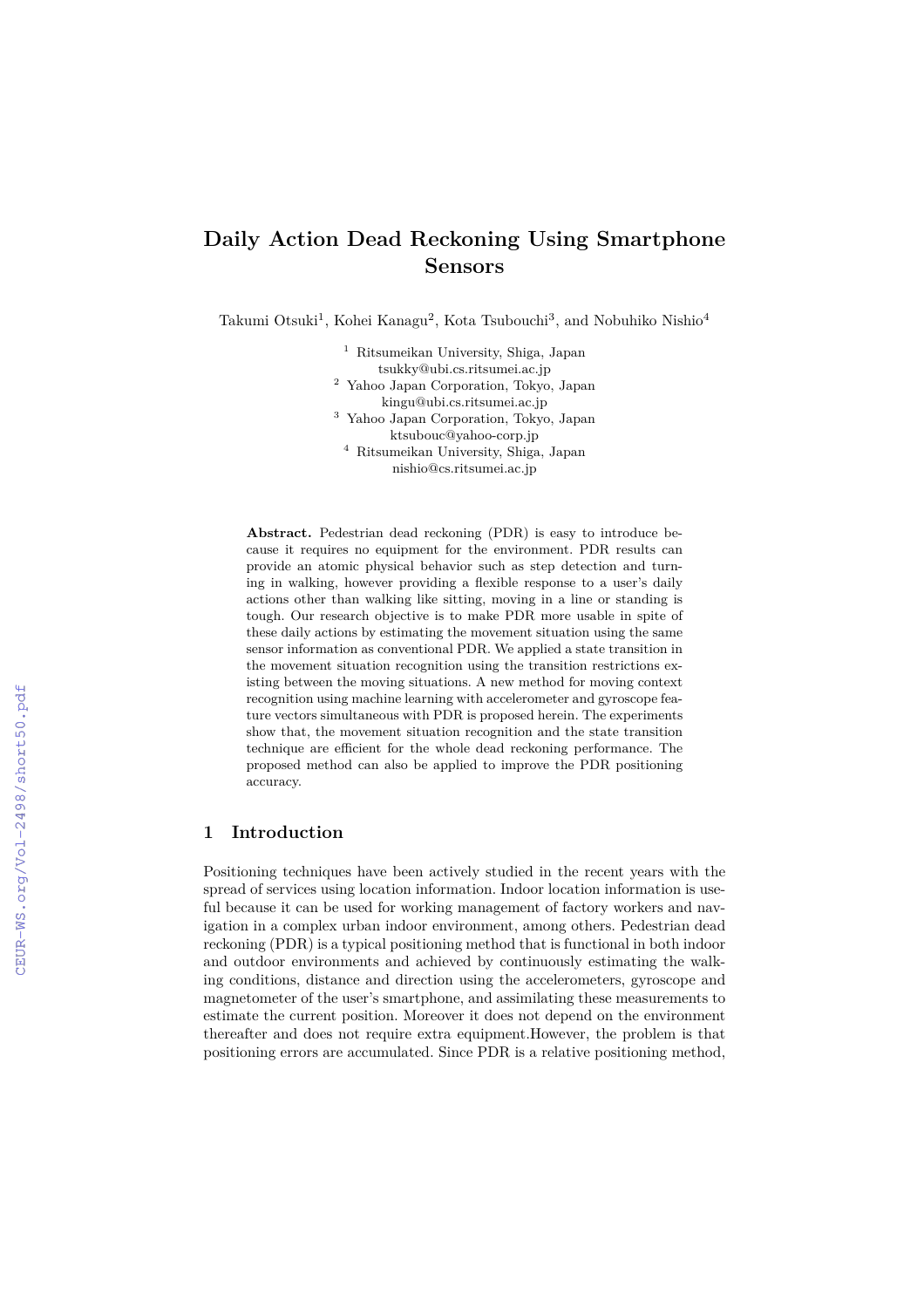no absolute location calibration arrives. Therefore, our research focuses on the user's most of all kinds of movement not only walking steps that may cause any positioning error. The current PDR, only focuses on walking recognition the other body action states of the user are hardly considered. An erroneous step detection when sitting in a chair at the same place, which is a daily action often seen indoors is confirmed because of the changing leg or body posture and one's orientation even though he/she does not move at all. For example, we frequently perform a changing movement in posture and body orientation, stay at the same place with some steps , or sit for a long time as well as perform irregular walking in which stopping is frequently and forcibly repeated such as in the line or during congestion (hereinafter referred to as non-moving state). These states include motion without movement, which leads to a false detection of walking and direction estimation in PDR. The sitting condition requires to distinguish it from the standing condition which may start moving at any time. The machine learning technique is efective in recognizing such irregular actions and states. In order to improve the positioning accuracy, some methods perform movement or state identification using highly expensive and high-precision sensors such as the Inertial Measurement Unit(IMU)[3]; however, such devices are not available for smartphones. The other methods using extra sensors and fixing them at specific positions for all would bring many limitations. Aside from clarifying the user's moving state, this study also performs PDR positioning by simultaneously performing state/motion recognition using the learned model and PDR positioning and algorithm optimization according to the estimated result of the model. We propose a new positioning method called daily action dead reckoning to minimize the accumulated errors and improve the positioning accuracy.

## **2 Related work**

#### **2.1 Activity recognition using a smartphone**

Makita et al.[3] determined 11 types of walking motions and states including a context that does not follow the movement that is difficult to predict based on only tracked walking trajectory(e.g.sitting motions) using a sensor device attached to the waist.Their recognition achived with 90% accuracy or more. However, it is burdensome for the user to wear the sensor on a part of the body. As a method without a sensor device attached to the body, Pei et al.[4] used a smartphone in a pocket to recognize bending considering the walking speed, walking state, running state, and stop. Whether Cosukun et al. [5] proposed a method that recognizes the walking(e.g. climbing stairs) and running conditions. KHAN et al.[6] combined 15 smartphone acceleration sensors, microphones and barometric pressure sensors to identify 15 daily activities and conditions. All of the previous studies identiied the way of walking, etc., which was diferent from the user's movement state recognition that is the purpose of the present research.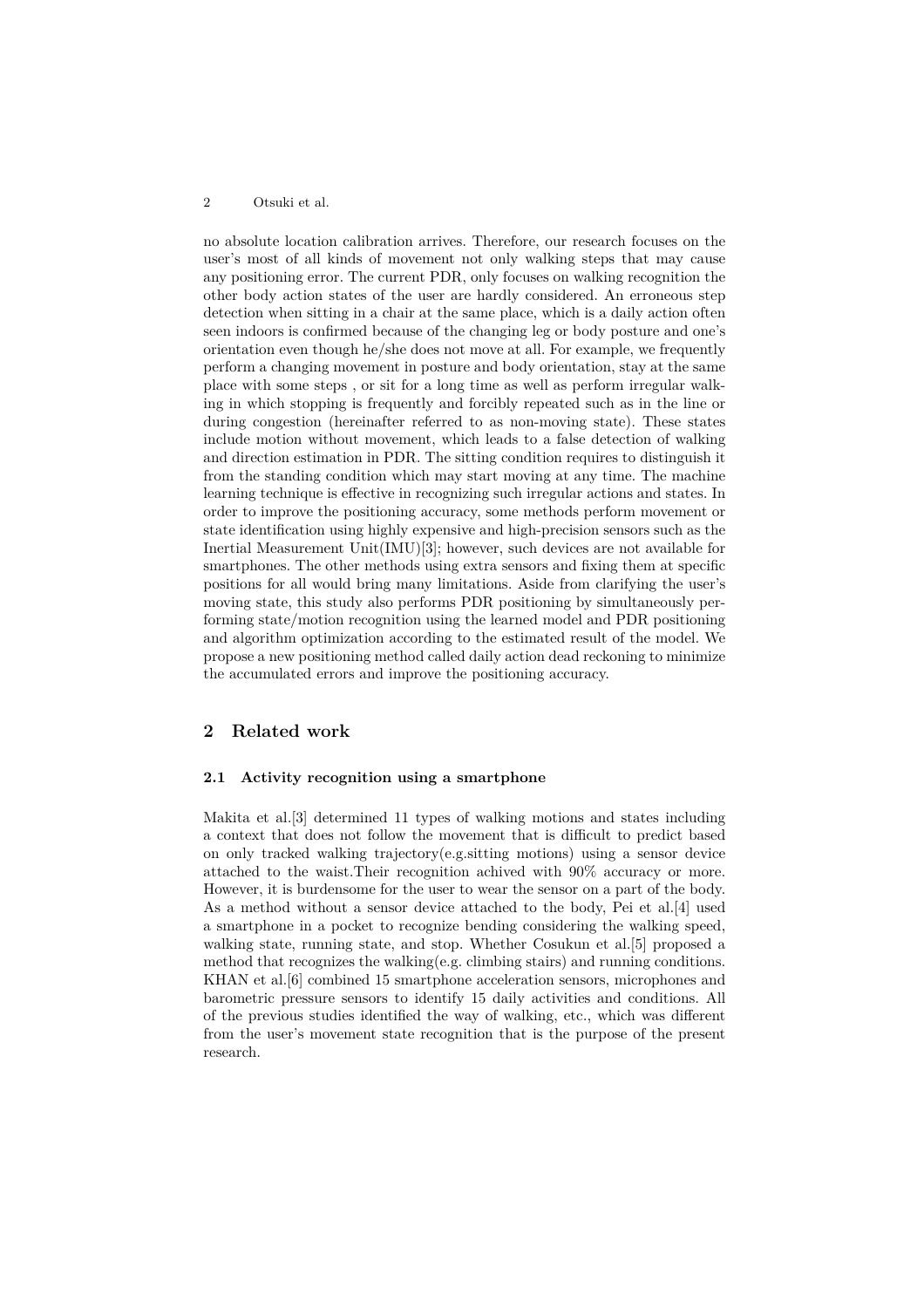#### **2.2 PDR using another sensor**

One method uses the IMU as a method of utilizing other sensors. The IMU is a very high accuracy sensor compared to the micro electro mechanical system mounted on a general smartphone and often used for PDR. Coskun et al.[5] used an IMU attached to the foot to estimate the leg angle etc. and optimize the PDR according to the angle to reduce the positioning error of the PDR. Park et al.[2] classiied the user's movement and condition into eight using an IMU attached to the leg and used it for PDR positioning. However, the IMU is a very expensive sensor, and it has many limitations such as the need to ix the holding state to a part of the body.

#### **2.3 PDR using the walking context recognition results**

Qian et al.[7] estimated the attitude of the smartphone held by a user and identiied the holding state of the smartphone such as calling using the smartphone, holding it putting it in the pocket and typing characters. Depending on the identiication result, they then optimized the PDR algorithm and improved the positioning accuracy. However,this method cannot dynamically change the algorithm and works only with a single algorithm. Tian et al.[8]also estimated the attitude of the smartphone held by a user including holding the smartphone, swinging, and putting it in the pocket. They subsequently optimized the PDR algorithm according to the identification result. Kanagu et al.<sup>[9]</sup>classified the state of searching for products generated during shopping from the appearance of walking into three states, and aimed to improve the positioning accuracy. Their method was limited because the target environment was super.

# **3 Daily action dead reckoning(DDR)**

Fig. 1 shows the system flow of the proposed method which was divided into the learning and evaluation phases.

## **3.1 Learning phase**

In the proposed method, we created a model by logistic regression. Logistic regression is a regression model classiied as supervised machine learning having the features that enable inding useful features because the weight of each feature that leads to classification is known. Normal walking is defined as "walking", walking which is similar to stopping is defined as "moored walk"(e.g, crowded). Standing is defined as "stop", sitting is defined as "sitting". In addition, we also identify standing and sitting movements for using the state transitions(3.1)

**Evaluation phase** In the evaluation phase, the user's walking context is determined by analyzing the sensor data using a trained context-aware model. The adopted t value is the same as that used in the learning phase. The extracted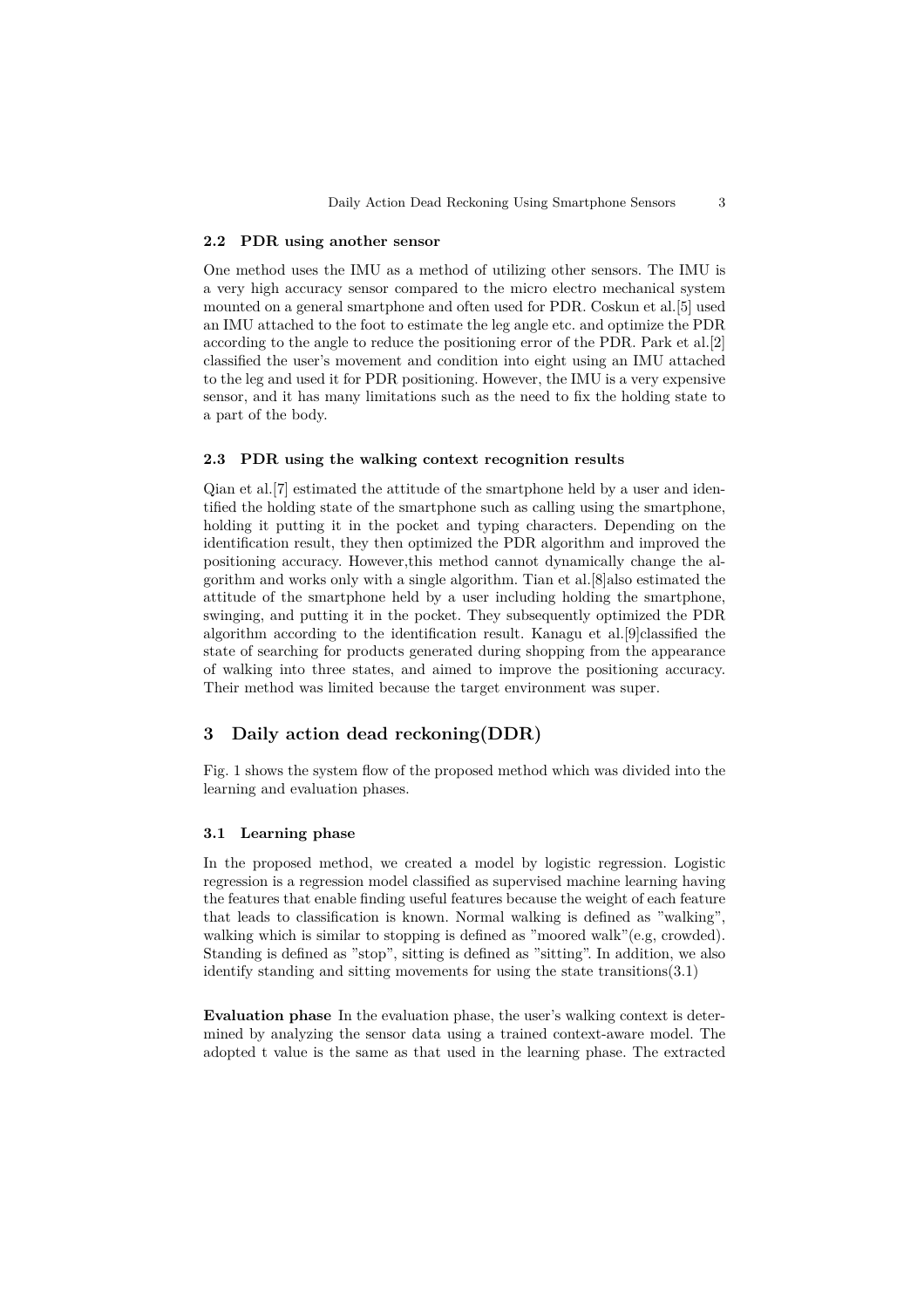

Fig. 1. Processing flow of the proposed method

feature vectors are plotted on the data space, and a trained context recognition model detects the context of the feature vectors. The identiied walking context is merged with the ordinal PDR result to obtain the PDR result with context information. The PDR algorithm is adapted to the PDR method proposed by Yoshimi et al. [1] who accumulated changes in the stride and direction estimated by the sensor data to identify the user's indoor location at that time.

**State transition** Fig. 2depicts the behavior and state identified by the proposed method and considered to be transitioning between some behaviors and states. The sitting state is next to the sitting motion. The sitting motion is after the sitting state. Some transitions cannot occur. For example, when the walking state occurs after the sitting motion or the sitting state occurs after the leaving motion, either of the discrimination results is erroneous. Therefore, if a class cannot be transitioned, the state transition is performed to avoid making a transition. The igure shows a state transition diagram that omits impossible transitions. In the proposed method, the decrease in the discrimination accuracy between the sitting and stop states can be by provided by identifying the action that triggers the sitting state such as the sitting and standing actions. However, problems also occur in this case. In the proposed method, the sensor value is cut out in time series (the length of the cut-out time is taken as the window width) to calculate the feature amount, but the window is appropriate in the state(e.g. sitting action and walking state) and the width is diferent. It is necessary to return the window width for short continuous operation and long continuous condition. If the length is short, sufficient features for walking can not be acquired, and if the length is long, the motion may be buried. In the proposed method, state transition is done by creating two classifiers with different window widths and integrating the classification results.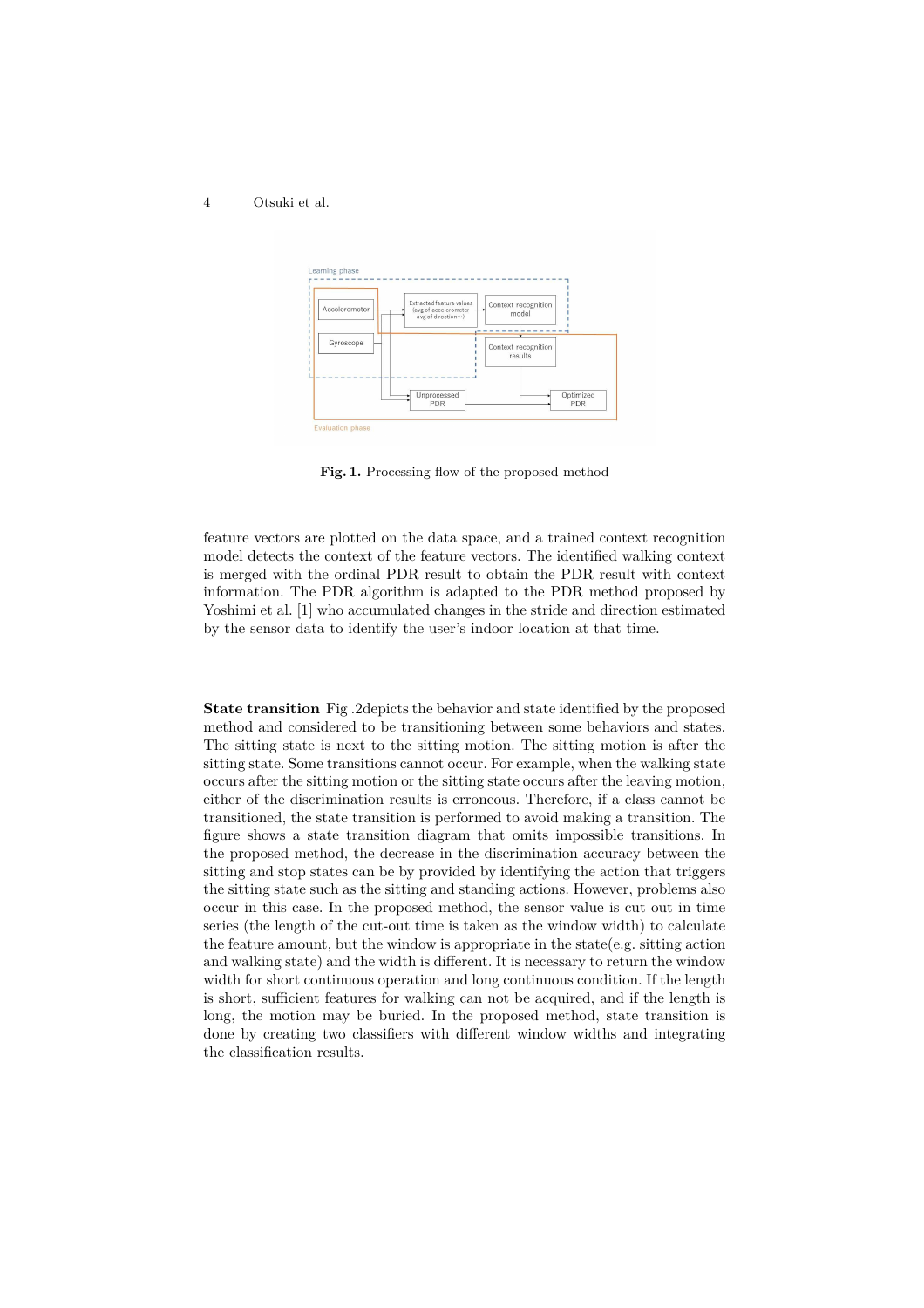

**Fig. 2.** State transition

**Optimization of the PDR algorithm** A state of moving straight ahead toward a destination is assumed for walking. This was the method used by Yoshimi et al[1]which was adopted as a normal walking algorithm. In moored walk, in a crowd or in a line, walking and stopping are continuous, and a stride may become short;therefore a iltering algorithm that ignores a certain amount of change in the movement direction is omitted. The stop assumes that the vehicle stops and does not move;thus it does not use Yoshimi et al's gait detection algorithm and does not change the user's current location. Similarly, step detection is turned off while sitting down. However while sitting down, the direction of the body does not signiicantly change from the time when it irst sat;therefore it maintained the direction when facing the same direction for a ixed time or more. When away from the seat reset to the direction it was holding.

## **4 Evaluation**

#### **4.1 Experiment condition**

In this evaluation, an attempt was made to recognize the state in which the user is moving in the experimental building. Several chaise lounges were used in the experimental environment. The subject was asked to walk, move in a row, sit down, and stop. The subject in their twenties walked a speciic route around the laboratory. The subject sat on a bench on the route, asked to change pace at any time, and was allowed to move his posture, stride, foot, etc. As a means of data collection, special sensor devices and sensors are not suitable for practical use;thus we used the common smartphone Nexus 5 for evaluation. The smartphone is put in the pocket of the pants in consideration of the burden on the user.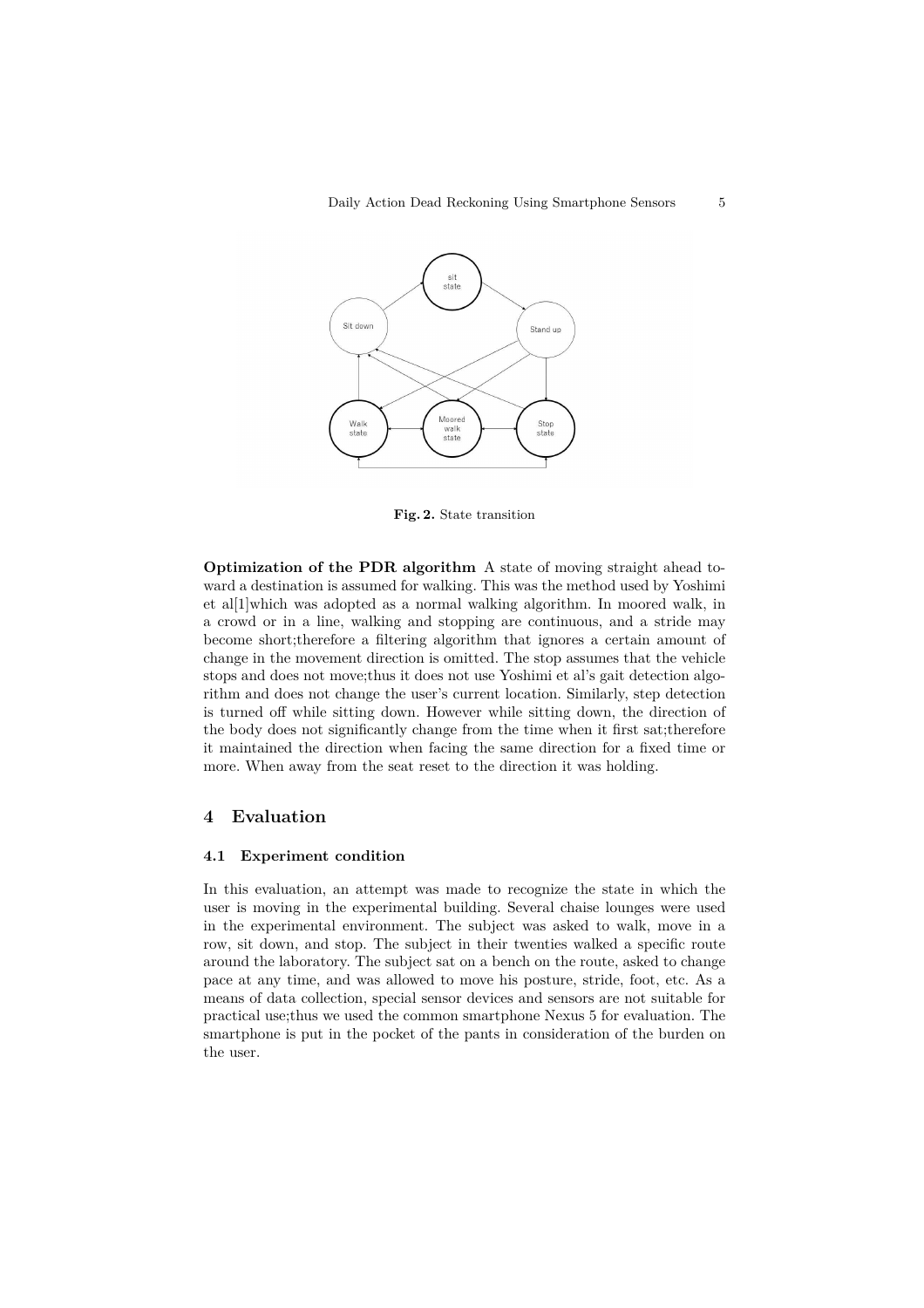#### **4.2 Estimation accuracy of models and optimization results of PDR**

For the feature quantities of the test data, the weighting factors in each classifier were added up. The result of the classifier with the largest weighting factor value was adopted as the final estimation result. The weighting factor for the feature value changed with each learning;thus 10 classiiers were created for each label, and the weighting factor values were summed. In order to compare the estimation accuracy using multiple classiiers performed by the proposed method, the case of using a single classifier is compared. The results of using a single classifier and the F value of each class of the proposed method (with or without state transition) are shown in the table, and the accuracy rate of each method is shown.(1)

| Context             | Conventional method Proposed method |      |
|---------------------|-------------------------------------|------|
| Walk                | 0.45                                | 0.80 |
| Moored walk $ 0.33$ |                                     | 0.76 |
| Stop                | 0.36                                | 0.70 |
| <b>Sit</b>          | 0.21                                | 0.80 |
| Sit down            | 0.64                                | 0.72 |
| Stand up            | 0.74                                | 071  |

Table 1. f-Number of classifiers.

When a single discriminator was used the window width was set to 250 ms, and sufficient features (steps 1 and 2) of walking and mooring walk cannot be obtained. The identiication accuracy of stand and sit motions were high, but the state identiication accuracy was low. However, in the proposed method that created two classiiers, gait etc. could be captured by other classiiers. Moreover the features could be captured, and the classiication rate of the state could be improved. Therefore, the method using classifiers with different window widths was efective, but the state transition did not improve the estimation accuracy that much. This is considered to be caused by a mistake, which caused an erroneous transition by giving priority to the triggering of the leaving / sitting motion. Therefore, it is thought that a mechanism such as a transition pending state is needed so that it does not immediately transition when coming and going sitting behavior comes in the future, and decides the transition by looking at some subsequent estimation results.The experiment for DDR was conducted with the route and behavior as shown in the FIG3.

As a result, compared to the conventional method, the step detection error and the direction estimation error at the time of stopping, sitting, and moored walk are reduced(Fig4). During the stop, while the user is seated, the proposed method does not move almost at all, and the moored walk has few positioning errors due to a step estimation error. In the case shown in the igure, the efect looks small because it is a short time experiment, but it can be said that it is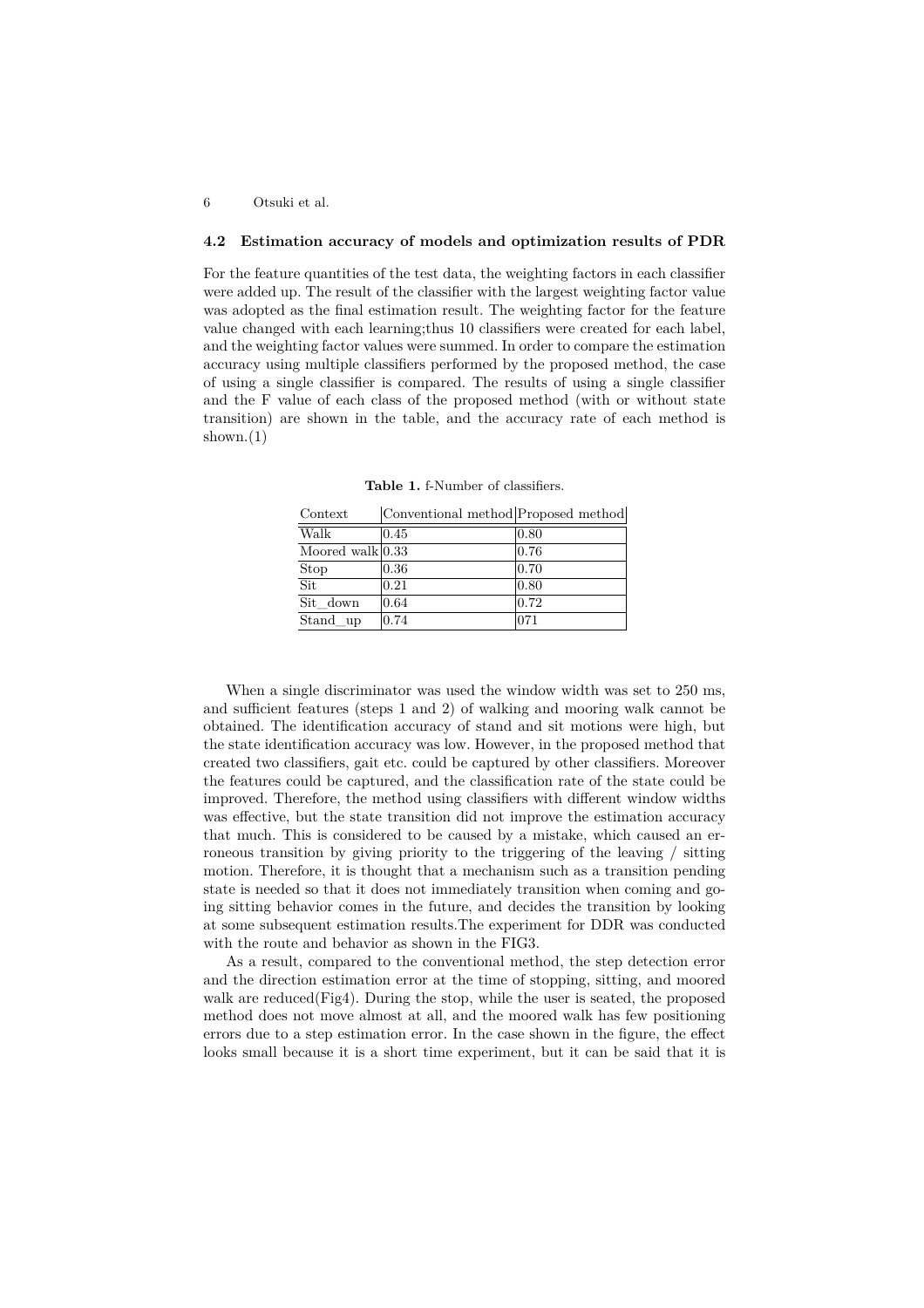Daily Action Dead Reckoning Using Smartphone Sensors 7



**Fig. 3.** Walking motion for the evaluation experiment

necessary to optimize according to the user's state like the proposed method, assuming long time use.



**Fig. 4.** Tracked trajectory(left:proposed method, right:conventional method)

## **5 Conclusion**

This study proposed a method that used sensor data such as acceleration and angular acceleration that are commonly used in conventional PDR technology to detect characteristic daily walking patterns and movements,judge the user's condition and use PDR. We proposed DDR to optimize the algorithm and reduce the positioning error. Our future tasks aim to utilize this method in the actual  $e.g.$  environment $(e.g.$ offices) improve the estimation accuracy of the classifier, and add motions and states to be identiied. As a state to be added, we think about the movement to the side where the direction and movement direction of the